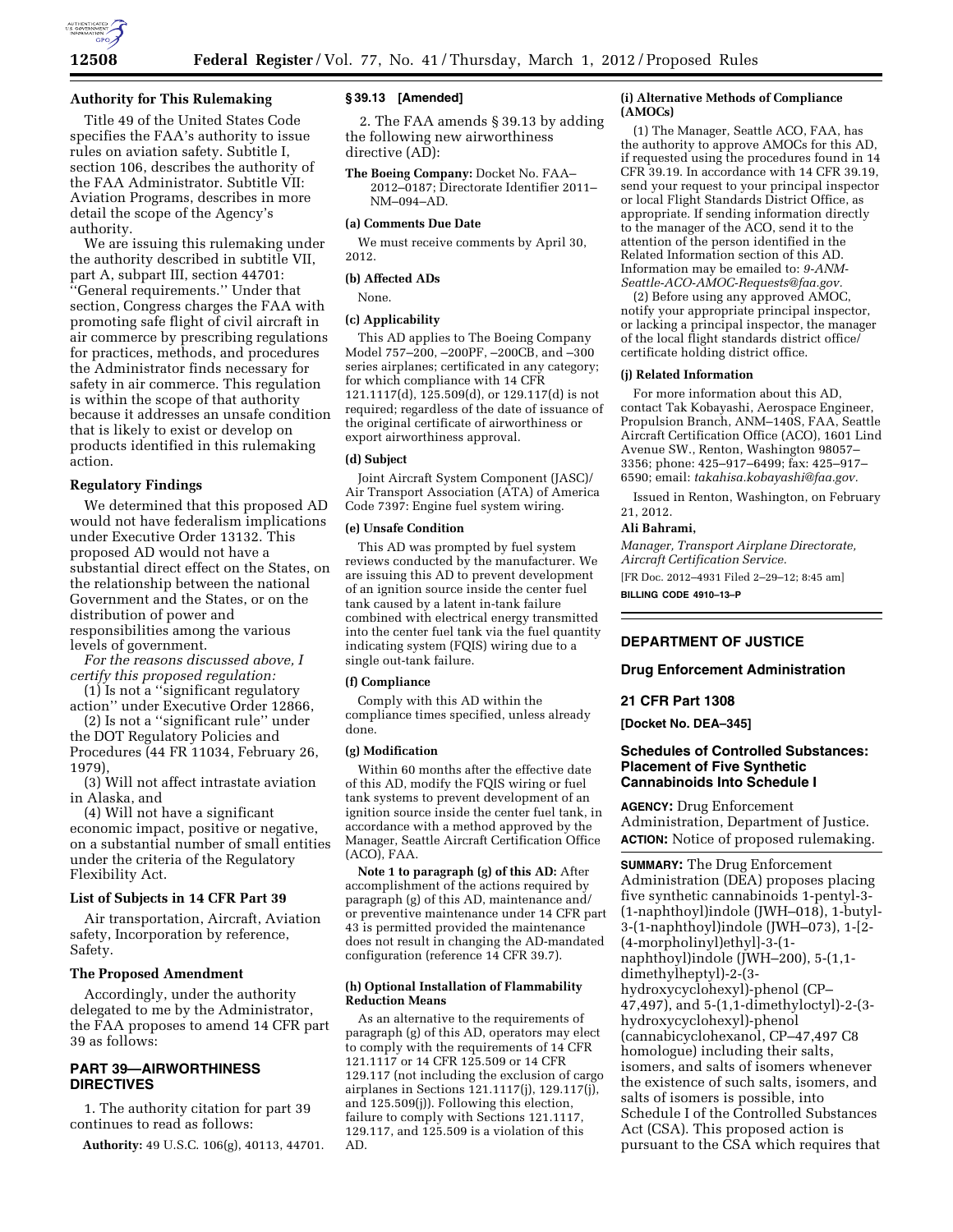such actions be made on the record after opportunity for a hearing through formal rulemaking.

**DATES:** DEA will permit interested persons to file written comments on this proposal pursuant to 21 CFR 1308.43(g). Electronic comments must be submitted and written comments must be postmarked on or before April 30, 2012. Commenters should be aware that the electronic Federal Docket Management System will not accept comments after midnight Eastern Time on the last day of the comment period.

Interested persons, defined as those ''adversely affected or aggrieved by any rule or proposed rule issuable pursuant to section 201 of the Act (21 U.S.C. 811),'' 1 may file a request for hearing or waiver of participation pursuant to 21 CFR 1308.44 and in accordance with 21 CFR 1316.45. Requests for hearing and waivers of participation must be received on or before April 2, 2012.

**ADDRESSES:** To ensure proper handling of comments, please reference ''Docket No. DEA–345'' on all electronic and written correspondence. DEA encourages all comments be submitted electronically through *[http://](http://www.regulations.gov) [www.regulations.gov](http://www.regulations.gov)* using the electronic comment form provided on that site. An electronic copy of this document and supplemental information to this proposed rule are also available at the *[http://](http://www.regulations.gov) [www.regulations.gov](http://www.regulations.gov)* Web site for easy reference. Paper comments that duplicate the electronic submission are not necessary as all comments submitted to *[www.regulations.gov](http://www.regulations.gov)* will be posted for public review and are part of the official docket record. Should you, however, wish to submit written comments via regular or express mail, they should be sent to the Drug Enforcement Administration, Attention: DEA Federal Register Representative/ OD, 8701 Morrissette Drive, Springfield, VA 22152. All requests for hearing and waivers of participation must be sent to Drug Enforcement Administration, Attention: Hearing Clerk/LJ, 8701 Morrissette Drive, Springfield, VA 22152.

## **FOR FURTHER INFORMATION CONTACT:**

Alan G. Santos, Associate Deputy Assistant Administrator, Office of Diversion Control, Drug Enforcement Administration; Mailing Address: 8701 Morrissette Drive, Springfield, Virginia 22152; Telephone: (202) 307–7165.

# **SUPPLEMENTARY INFORMATION:**

*Posting of Public Comments:* Please note that all comments received are considered part of the public record and made available for public inspection online at *<http://www.regulations.gov>*  and in the DEA's public docket. Such information includes personal identifying information (such as your name, address, etc.) voluntarily submitted by the commenter.

If you want to submit personal identifying information (such as your name, address, etc.) as part of your comment, but do not want it to be posted online or made available in the public docket, you must include the phrase ''PERSONAL IDENTIFYING INFORMATION'' in the first paragraph of your comment. You must also place all of the personal identifying information you do not want posted online or made available in the public docket in the first paragraph of your comment and identify what information you want redacted.

If you want to submit confidential business information as part of your comment, but do not want it to be posted online or made available in the public docket, you must include the phrase ''CONFIDENTIAL BUSINESS INFORMATION'' in the first paragraph of your comment. You must also prominently identify confidential business information to be redacted within the comment. If a comment has so much confidential business information that it cannot be effectively redacted, all or part of that comment may not be posted online or made available in the public docket.

Personal identifying information and confidential business information identified and located as set forth above will be redacted, and the comment, in redacted form, will be posted online and placed in the DEA's public docket file. Please note that the Freedom of Information Act applies to all comments received. If you wish to inspect the agency's public docket file in person by appointment, please see the **FOR FURTHER INFORMATION CONTACT** paragraph.

### **Request for Hearing or Waiver of Participation in Hearing**

In accordance with the provisions of the CSA (21 U.S.C. 811(a)), this action is a formal rulemaking ''on the record after opportunity for a hearing.'' Such proceedings are conducted pursuant to the provisions of the Administrative Procedure Act (5 U.S.C. 556 and 557) and 21 CFR 1308.41. Pursuant to 21 CFR 1308.44(a) and (c), requests for hearing and waivers of participation may be submitted only by interested persons, defined as those ''adversely affected or aggrieved by any rule or proposed rule issuable pursuant to section 201 of the Act (21 U.S.C. 811).'' Requests for

hearing must conform to the requirements of 21 CFR 1308.44(a) and 1316.47. A request should state, with particularity, the interest of the person in the proceeding and the objections or issues, if any, concerning which the person desires to be heard. Any waiver must conform to the requirements of 21 CFR 1308.44(c), including a written statement regarding the interested person's position on the matters of fact and law involved in any hearing.

Please note that pursuant to 21 U.S.C. 811(a), the purpose and subject matter of the hearing is restricted to ''(A) find[ing] that such drug or other substance has a potential for abuse, and (B) mak[ing] with respect to such drug or other substance the findings prescribed by subsection (b) of section 812 of this title for the schedule in which such drug is to be placed \* \* \*'' Requests for hearing and waivers of participation in the hearing should be submitted to DEA using the address information provided above.

#### **Legal Authority**

The DEA implements and enforces Titles II and III of the Comprehensive Drug Abuse Prevention and Control Act of 1970, often referred to as the Controlled Substances Act and the Controlled Substances Import and Export Act (21 U.S.C. 801–971), as amended (hereinafter, ''CSA''). The implementing regulations for these statutes are found in Title 21 of the Code of Federal Regulations (CFR), parts 1300 to 1321. Under the CSA, controlled substances are classified in one of five schedules based upon their potential for abuse, their currently accepted medical use, and the degree of dependence the substance may cause. 21 U.S.C. 812. The initial schedules of controlled substances by statute are found at 21 U.S.C. 812(c) and the current list of scheduled substances are published at 21 CFR Part 1308.

The CSA permits these initial schedules to be modified by providing that scheduling of any drug or other substance may be initiated by the Attorney General (1) on his own motion; (2) at the request of the Secretary of HHS, or (3) on the petition of any interested party. 21 U.S.C. 811(a). The Attorney General may, by rule, ''add to such a schedule or transfer between such schedules any drug or other substance if he (A) finds that such drug or other substance has a potential for abuse, and (B) makes with respect to such drug or other substance the findings prescribed by subsection (b) of section 812 of this title for the schedule in which such drug is to be placed \* \* \*''

<sup>1</sup> 21 CFR 1300.01.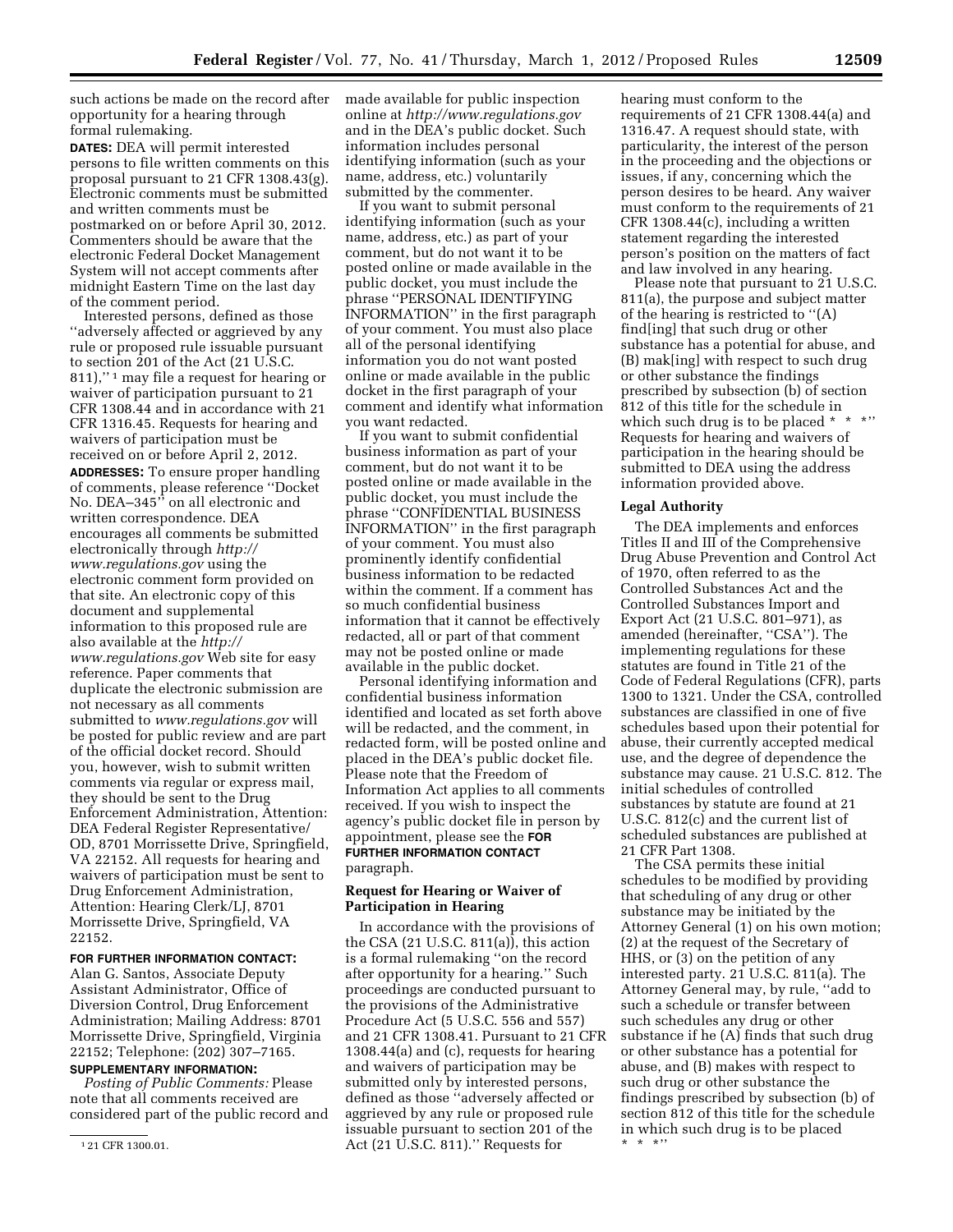## **Background**

On November 24, 2010, DEA published a Notice of Intent 2 to temporarily place five synthetic cannabinoids into Schedule I pursuant to the temporary scheduling provisions of the CSA: 1-pentyl-3-(1 naphthoyl)indole (JWH–018), 1-butyl-3- (1-naphthoyl)indole (JWH–073), 1-[2-(4 morpholinyl)ethyl]-3-(1 naphthoyl)indole (JWH–200), 5-(1,1 dimethylheptyl)-2-(3 hydroxycyclohexyl)-phenol (CP– 47,497), and 5-(1,1-dimethyloctyl)-2-(3 hydroxycyclohexyl)-phenol (cannabicyclohexanol, CP–47,497 C8 homologue). 75 FR 71635. Following this, on March 1, 2011, the Administrator published a Final Order in the **Federal Register** amending 21 CFR 1308.11(g) to temporarily place the five synthetic cannabinoids into Schedule I of the CSA pursuant to the temporary scheduling provisions of 21 U.S.C. 811(h). 76 FR 11075. This Final Order, which became effective on the date of publication, was based on findings by the Administrator that the temporary scheduling of the five synthetic cannabinoids was necessary to avoid an imminent hazard to the public safety. The CSA (21 U.S.C. 811(h)(2)) requires that the temporary scheduling of a substance expire at the end of one year from the date of issuance of the order. However, if proceedings to schedule a substance pursuant to 21 U.S.C. 811(a) are pending, the temporary scheduling of a substance may be extended for up to six months. Under this provision, the temporary scheduling of the cannabinoids, which would expire on February 29, 2012, may be extended to August 29, 2012. This extension is being ordered by the Administrator in a separate action.

As described in the March 1, 2011 Final Order, a ''cannabinoid'' is a class of chemical compounds in the marijuana 3 plant that are structurally related. The cannabinoid  $\Delta 9$ tetrahydrocannabinol (THC) is the primary psychoactive constituent of marijuana. ''Synthetic cannabinoids'' are a large family of chemically unrelated structures functionally (biologically) similar to THC, the active principal of marijuana.

The emergence of these five synthetic cannabinoids represents a recent phenomenon in the U.S. designer drug market. Numerous products, marketed

under the guise being ''herbal incense,'' with trade names such as ''Spice'' and ''K2'' have conclusively been found to contain these five substances. These products are manufactured by spiking plant material with the synthetic cannabinoids and then distributed in a way that poses dangerous consequences to the consumer. Marketed as ''legal'' alternatives to marijuana, these products are being abused for their psychoactive properties and are packaged without information as to their health and safety risks.

### **Proposed Determination To Schedule Five Synthetic Cannabinoids**

This NPRM proposes the permanent scheduling of JWH–018, JWH–200, JWH–073, CP–47,497 and cannabicyclohexanol pursuant to 21 U.S.C. 811(a)(1). On June 21, 2011, DEA requested a scientific and medical evaluation and scheduling recommendation from the Assistant Secretary of HHS for each of the five synthetic cannabinoids pursuant to 21 U.S.C. 811(b). Upon receipt and evaluation of the scientific and medical evaluation and scheduling recommendations from the Assistant Secretary,4 DEA concluded its analysis of all other relevant data for the proposal to place JWH–018, JWH–200, JWH–073, CP–47,497 and cannabicyclohexanol into Schedule I of the CSA.

Included below is a brief summary of each factor as analyzed by HHS and DEA, and as considered by DEA in the scheduling decision. Please note that both the DEA and HHS analyses are available under ''Supporting and Related Material'' of the public docket for this proposed rule at *[www.regulations.gov](http://www.regulations.gov)* under docket number DEA–345.

*1. The Drug's Actual or Relative Potential for Abuse:* The abuse potential of the five synthetic cannabinoids under evaluation is associated with their ability to evoke cannabinoid-like subjective effects similar to those evoked by the Schedule I cannabinoid delta-9-tetrahydrocannabinol (THC).

The legislative history of the CSA provides four factors to consider in

naphthoyl)indole (JWH–200) (February 6, 2012), 5- (1,1-dimethylheptyl)-2-[(1R,3S)-3 hydroxycyclohexyl]-phenol (CP–47,497) and 5-(1,1-

dimethyloctyl)-2-[(1R,3S)-3-hydroxycyclohexyl] phenol (cannabicyclohexanol) (February 13, 2012). determining whether a particular drug or substance has potential for abuse: 5

i. There is evidence that individuals are taking the drug or other substance in amounts sufficient to create a hazard to their health or to the safety of other individuals or to the community; or

ii. There is significant diversion of the drug or substance from legitimate drug channels; or

iii. Individuals are taking the drug or drugs containing such a substance on their own initiative rather than on the basis of medical advice from a practitioner licensed by law to administer such drugs in the course of his professional practice; or

iv. The drug is a new drug so related in its action to a drug or other substance already listed as having a potential for abuse to make it likely that the drug or other substance will have the same potential for abuse as such drugs, thus making it reasonable to assume that there may be significant diversion from legitimate channels, significant use contrary to or without medical advice, or that it has a substantial capability of creating hazards to the health of the user or to the safety of the community.

With respect to the first factor, a number of case reports and case series (article grouping several case reports) have shown that individuals are taking these substances and products containing these substances in amount sufficient to induce toxic effects similar to those induced by marijuana such as anxiety, tachycardia and hallucinations. Severe toxic effects including seizures, tachyarrhythmias, extreme anxiety leading to suicide and the precipitation of psychotic episodes have also been reported following abuse of these substances or products containing these substances.

In considering evidence of significant diversion of the drug or substance from legitimate drug channels under the second factor, it must be noted that as of March 1, 2011, these synthetic cannabinoids have been temporarily controlled as Schedule I substances and thus have not been legally available unless for research purposes. The National Forensic Laboratory Information System (NFLIS) details over 5,450 reports from state and local forensic laboratories identifying JWH– 018, JWH–073, JWH–200, CP–47,497 or cannabicyclohexanol in drug related exhibits for a period from January 2009 to December 2011 from 39 states. The System to Retrieve Information from Drug Evidence (STRIDE) also details

<sup>2</sup>This Notice of Intent was corrected on January 13, 2011. 76 FR 2287.

<sup>3</sup>Note that ''marihuana'' is the spelling originally used in the Controlled Substances Act (CSA). This document uses the spelling that is more common in current usage, ''marijuana.''

<sup>4</sup> DEA received separate Evaluations and Recommendation documents from HHS with respect to each of the five synthetic cannabinoids. HHS recommended Schedule I placement for each of these five substances on the following dates: 1 pentyl-3-(1-naphthoyl)indole (JWH–018) (January 5, 2012); 1-pentyl-3-(1-naphthoyl)indole (JWH–073) and 1-[2-(4-morpholinyl)ethyl]-3-(1-

<sup>5</sup>Comprehensive Drug Abuse Prevention and Control Act of 1970, H.R. Rep. No. 91–1444, 91st Cong., Sess. 1 (1970); 1970 U.S.C.C.A.N. 4566, 4601.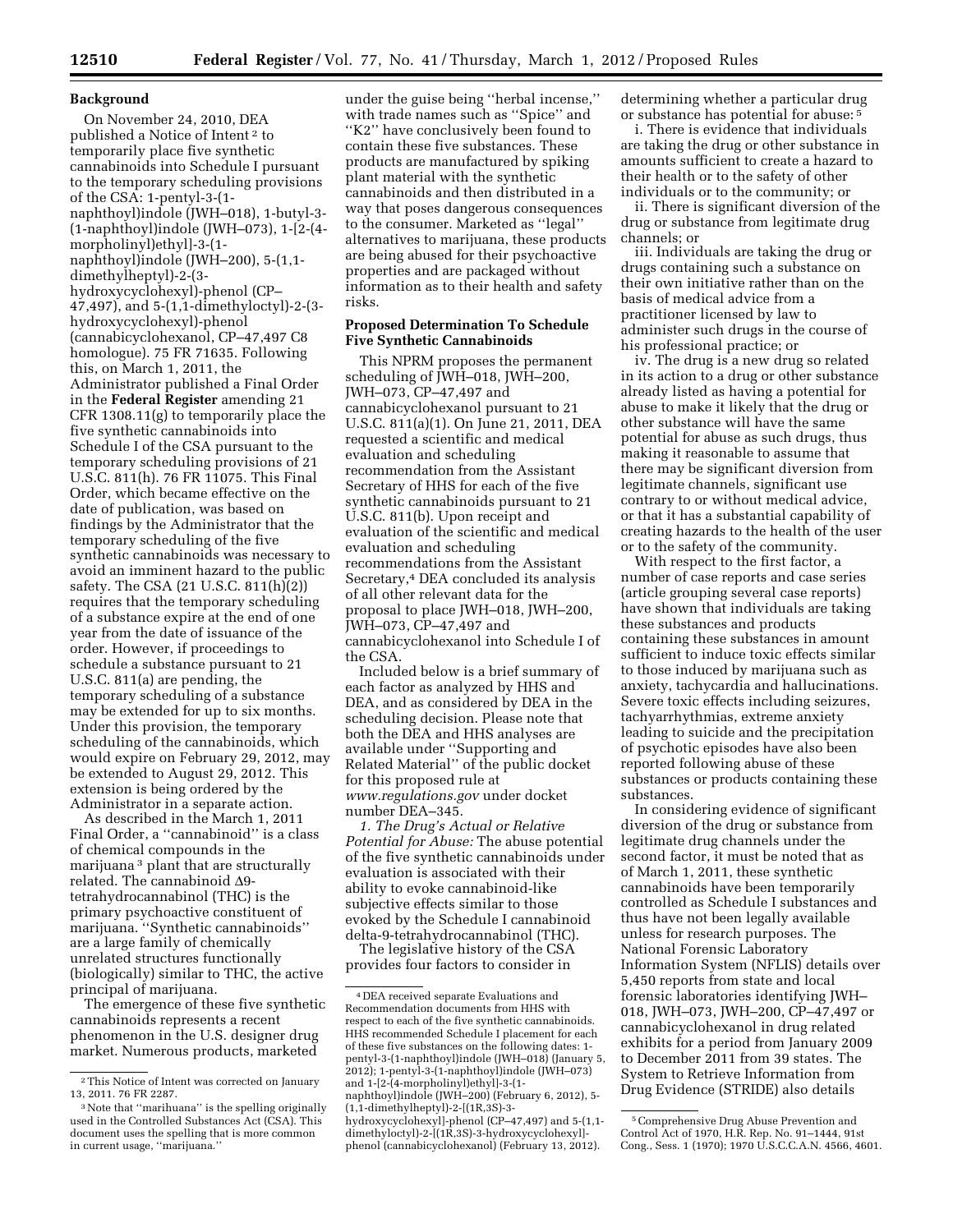reports from federal forensic laboratories identifying JWH–018, JWH– 073, and JWH–200 in drug related exhibits for a period from January 2009 to December 2011.

For the third factor, there is no currently accepted medical use for any of the five synthetic cannabinoids, and, outside of an extremely limited research setting, no medical practitioner is currently licensed by law to administer them. Thus, with no accepted medical use or administering practitioners, any individuals currently taking using products containing JWH–018, JWH– 073, JWH–200, CP–47,497 or cannabicyclohexanol are doing so on their own initiative without medical advice from a practitioner licensed to administer those substances.

Related to the fourth factor, HHS states that JWH–018, JWH–073, JWH– 200, CP–47,497 and cannabicyclohexanol are cannabinoids with a potential for abuse similar to the Schedule I substances marijuana and THC. These synthetic cannabinoids appear to be marketed solely for abuse of their marijuana-like activity and because, prior to the March 1, 2011 Final Order, they were not controlled under the CSA. As such, commerce involving these synthetic cannabinoids can only be for the purposes of abuse and escaping the regulatory and criminal penalties of the CSA that pertain to marijuana.

JWH–018, JWH–200, JWH–073, CP– 47,497 and cannabicyclohexanol have agonist properties at the CB1 receptor. The CB1 receptors are thought to be responsible for the euphoric and psychoactive effects of THC and related cannabinoids.

Drug discrimination is a method in which laboratory animals indicate whether a test drug produces physical or psychic perceptions similar to those produced by a known drug of abuse. Drug discrimination studies in rats suggest that JWH–018, JWH–200, JWH– 073, CP–47,497, and cannabicyclohexanol have similar subjective effects as THC, while numerous anecdotal self-reports, as well as case reports and case series substantiate that these substances and their associated products are abused by humans for their hallucinogenic effects. An indication of the extent of such abuse may be found in the results of the 2011 Monitoring the Future survey of high schools students, where 1 in 9 high school seniors (11.4%) reported having used ''synthetic marijuana'' (products often containing synthetic cannabinoids) in the past year. These statistics make it one of the most frequently mentioned among high

school seniors, second only to marijuana. Additionally, while products containing synthetic cannabinoids appear to produce subjective effects similar to marijuana, they are dissimilar to other licit and illicit drugs.

As evidence of abuse on the national scale, State public health and poison centers have issued warnings in response to adverse health effects associated with abuse of herbal incense products containing these synthetic cannabinoids. These adverse effects included tachycardia, elevated blood pressure, unconsciousness, tremors, seizures, vomiting, hallucinations, agitation, anxiety, pallor, numbness and tingling. This is in addition to the numerous public health and poison centers which have similarly issued warnings regarding the abuse of these synthetic cannabinoids and their associated products, and the ban on the use of these synthetic cannabinoids by military personnel issued in response to reported instances of abuse by active personnel.

2. *Scientific Evidence of the Drug's Pharmacological Effects, If Known:* In their recommendations for the placement of the five synthetic cannabinoids, HHS states that *in vitro*  and preclinical studies suggest that the pharmacological effects of JWH–018, JWH–200, JWH–073, CP–47,497 and cannabicyclohexanol are similar to those of THC.

The CB1 receptors are thought to be responsible for the euphoric and psychoactive effects of THC and related cannabinoids. JWH–018, JWH–200, JWH–073, CP–47,497 and cannabicyclohexanol have agonist properties at the CB1 receptor.

Animal studies also provided evidence of cannabinoid-like pharmacological effects of these synthetic cannabinoids. JWH–018, JWH–200, CP–47,497 and cannabicyclohexanol were shown to be active in all four parameters of the mouse tetrad, a well-established paradigm for evaluating substances for cannabimimetic properties, while JWH– 073 was only tested, and shown to be active, in three of the four parameters of the tetrad test. JWH–018, JWH–200, JWH–073, CP–47,497 and cannabicyclohexanol substitute fully for the discriminative stimulus effects of THC in laboratory animals, suggesting that they are likely to have similar subjective effects as THC, the main active ingredient of marijuana.

3. *The State of Current Scientific Knowledge Regarding the Drug or Other Substance:* The appearance of these substances in the designer drug market can be traced to the initial forensic

laboratory confirmation in mid-December 2008. A commercial laboratory in Frankfurt, Germany announced the identification of JWH– 018 in samples of herbal incense and others were identified shortly after this initial determination.

These five cannabinoid substances have been termed 'synthetic' or 'nonclassical' because they are agonists at the CB1 receptor but are structurally distinct from naturally occurring cannabinoids.

HHS has confirmed to DEA in a letter dated November 22, 2010, that there are no Investigational New Drug Applications (INDs) or New Drug Applications (NDAs) for these synthetic cannabinoids. DEA is also not aware of any accepted medical use for these five synthetic cannabinoids.

4. *Its History and Current Pattern of Abuse:* Synthetic cannabinoids have been developed over the last 30 years to investigate their cannabimimetic properties and as research tools to investigate the cannabinoid systems (Huffman *et al.,* 1994; Wiley *et al.,*  1998). Trafficking of synthetic cannabinoids was first reported in the United States in a December 2008 encounter, where a shipment of 'Spice' was seized and analyzed by U.S. Customs and Border Patrol in Dayton, Ohio. Around the same time, in December 2008, JWH–018 and cannabicyclohexanol were identified by German forensic laboratories (EMCDDA, 2009).

JWH–018, JWH–073, JWH–200, CP– 47,497, and Cannabicyclohexanol have been found alone and found laced on products that are marketed as herbal incense. The abuse of these substances and their associated products for their psychoactive effects has been widely reported and their popularity has spread rapidly since December 2008. The NFLIS has detailed over 5,450 reports from state and local forensic laboratories identifying JWH–018, JWH–073, JWH– 200, CP–47,497 and/or cannabicyclohexanol in drug related exhibits for a period from January 2009 to December 2011 from 39 states. Prior to being temporarily placed in Schedule I on March 1, 2011, these products were promoted as legal alternatives to marijuana, were widely available over the Internet, and were found to be sold in gas stations, convenience stores, tobacco and head shops to all populations.

As of January 13, 2012, forty-eight states in the U.S. as well as numerous local jurisdictions and countries have controlled at least one of these five synthetic cannabinoids.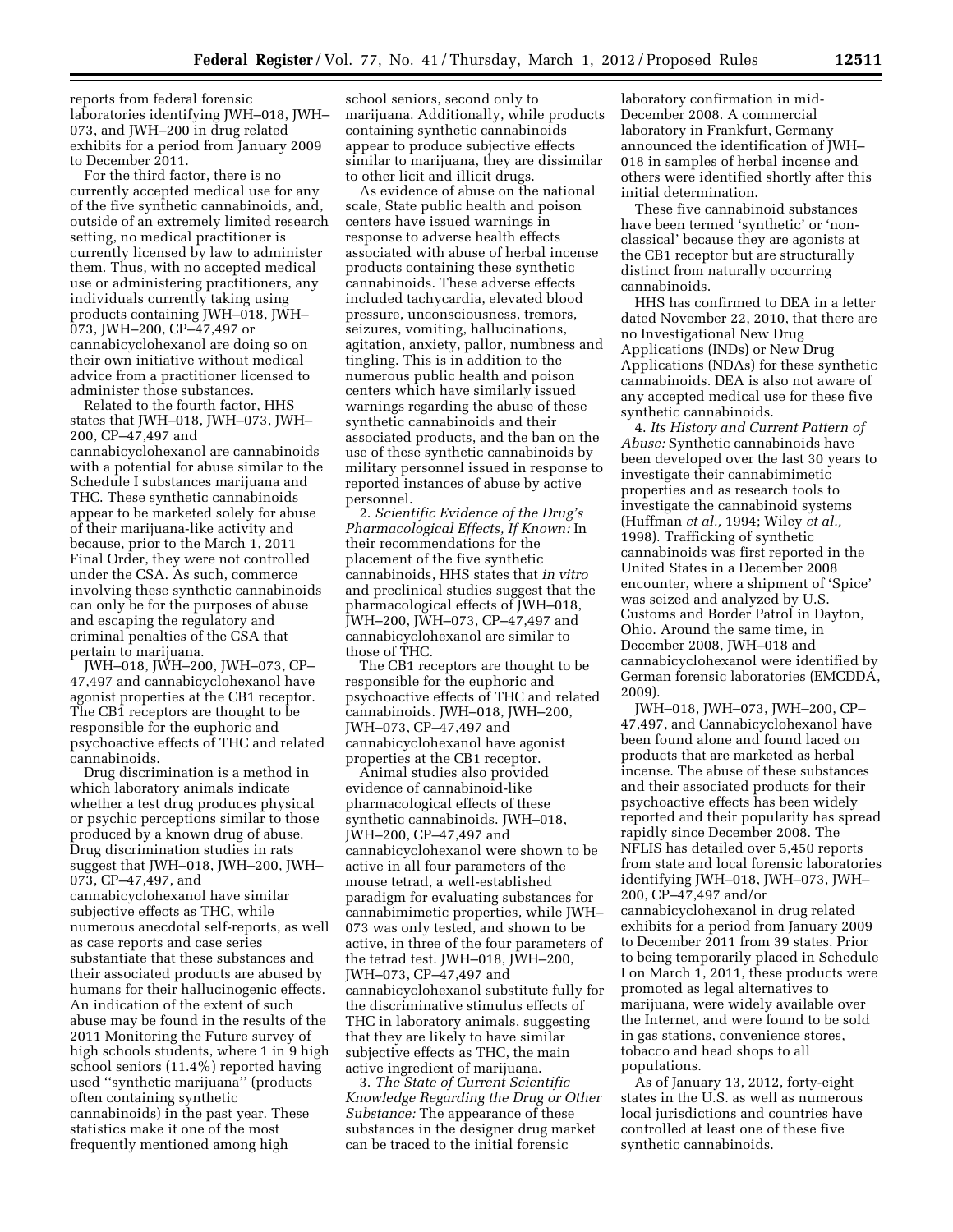5. *The Scope, Duration, and Significance of Abuse:* HHS states that the current scope and duration of use of the synthetic cannabinoids is likely underestimated because of the lack of widely available toxicological methods to identify its use using routine analyses (Peters and Martinez-Ramirez 2010). Additionally, since these substances were never intended for human consumption, minimal information exists as to the health implications resulting from exposure to these substances (Griffiths et al., 2010; Vardakou et al., 2010). As forensic procedures and toxicology screens are being developed, the amount of information concerning these substances and the associated products is increasing.

The abuse of synthetic cannabinoids has been associated with both acute and long-term public health and safety concerns. In the past year, increased exposure incidents have been documented by poison control centers in the United States. As of December 31, 2011, the American Association of Poison Centers (AAPCC) has reported receiving 9,992 calls corresponding to products purportedly laced with synthetic cannabinoids. The calls represented exposed individuals from all 50 states and the District of Columbia, as well as a few calls regarding exposed individuals in Puerto Rico, U.S. Territories, foreign countries, and a category identified as ''overseas/ US military/diplomatic.'' Several of these exposures were confirmed to involve JWH–018 (141), and JWH–073 (12).

The increased abuse of these synthetic cannabinoids in the United States is supported by an increasing number of encounters by law enforcement. Over the past year in the United States there has been a significant increase in availability, trafficking and abuse of these substances as evident from the increasing number of encounters reported by forensic laboratories (NFLIS and STRIDE data). Product manufacturing and synthesis laboratories have been discovered, and laboratories have been found manufacturing products by lacing plant material with synthetic cannabinoids.

6. *What, if any, Risk There is to the Public Health:* Law enforcement, military, and public health officials have reported exposure incidents that demonstrate the dangers associated with these substances to both the individual abusers and other affected individuals. Two suicides, one also involving a murder, have been linked to the abuse of synthetic cannabinoids (law enforcement communication to DEA).

Warnings regarding the dangers of synthetic cannabinoid abuse and associated products have been issued by numerous state public health departments and poison centers and private organizations. Detailed product analyses describe variations in the amount and type of synthetic cannabinoid laced on the plant material; this is true even within samplings of the same product.

Because they share pharmacological similarities with the Schedule I substance THC, the synthetic cannabinoids JWH–018, JWH–073, JWH–200, CP–47,497, and cannabicyclohexanol pose substantial risks to the abuser. Numerous emergency department admissions have been connected to these substances, while law enforcement communications to DEA indicate multiple violent episodes linked to smoking these synthetic cannabinoids. Health warnings issued by numerous state public health departments and poison centers have described adverse health effects associated with smoking (inhaling) these products, including agitation, vomiting, tachycardia, elevated blood pressure, seizures, paranoia, hallucinations and nonresponsiveness, and fatality.

Case reports describe presentations to emergency departments of individuals exposed to synthetic cannabinoids with symptoms that include anxiety and panic attacks, tremors, generalized convulsions, psychosis, heart palpitations and elevated pulse, severe gastrointestinal distress, tremors, blurred peripheral vision, nausea, and persistent vomiting with retching. Such abuse also includes instances of persons suspected of driving under the influence of these synthetic cannabinoids, including one incident where an automobile was driven through a residence. In that case the driver claimed to have no memory of the event while a toxicology analysis confirmed that the driver had smoked a product containing JWH–018, but not any other drugs.

7. *Its Psychic or Physiological Dependence Liability:* HHS states that the pharmacological profile of JWH– 018, JWH–200, JWH–073, CP–47,497 and cannabicyclohexanol strongly suggests that they possess physiological and psychological dependence liability similar to that of the Schedule I controlled substances marijuana and THC. While no laboratory controlled clinical studies of the psychic or physical dependence potential of these five synthetic cannabinoids are currently available, their pharmacological profile indicates that

the substances will have high psychic and physiologic dependence capacity.

Case reports have shown that herbal products containing synthetic cannabinoids could produce physical dependence and a withdrawal syndrome. The HHS analysis discusses one case report in which the authors concluded that the patient satisfied criteria for a diagnosis of DSM–IV and ICD–10 dependency syndrome on JWH– 018. Some reported withdrawal symptoms included elevated blood pressure, restlessness, drug craving, nightmares, sweating, nausea, tremor and headache.

Because these substances act through the same molecular target as THC, the main active ingredient of marijuana, it can be reasonably expected that their physical dependence liability will be similar. Long-term, regular use of marijuana can lead to physical dependence and withdrawal following discontinuation as well as psychic addiction or dependence.

8. *Whether the Substance is an Immediate Precursor of a Substance Already Controlled Under the CSA:*  JWH–018, JWH–073, JWH–200, CP– 47,497, and cannabicyclohexanol are not considered immediate precursors of any controlled substance of the CSA as defined by Title 21, U.S.C. 802(23).

*Conclusion:* Based on consideration of the scientific and medical evaluations and accompanying recommendations of HHS, and based on DEA's consideration of its own eight-factor analyses, DEA finds that these facts and all relevant data constitute substantial evidence of potential for abuse of JWH–018, JWH– 073, JWH–200, CP–47,497 and cannabicyclohexanol. As such, DEA hereby proposes to schedule JWH–018, JWH–073, JWH–200, CP–47,497 and cannabicyclohexanol as controlled substances under the CSA.

## **Proposed Determination of Appropriate Schedule**

The CSA establishes five schedules of controlled substances known as Schedules I, II, III, IV, and V. The statute outlines the findings required to place a drug or other substance in any particular schedule. 21 U.S.C. 812(b). After consideration of the analysis and recommendations of the Assistant Secretary for Health of HHS and review of all available data, the Administrator of DEA, pursuant to 21 U.S.C. 812(b)(1), finds that:

(1) 1-pentyl-3-(1-naphthoyl)indole (JWH–018), 1-butyl-3-(1 naphthoyl)indole (JWH–073), 1-[2-(4 morpholinyl)ethyl]-3-(1 naphthoyl)indole (JWH–200), 5-(1,1 dimethylheptyl)-2-(3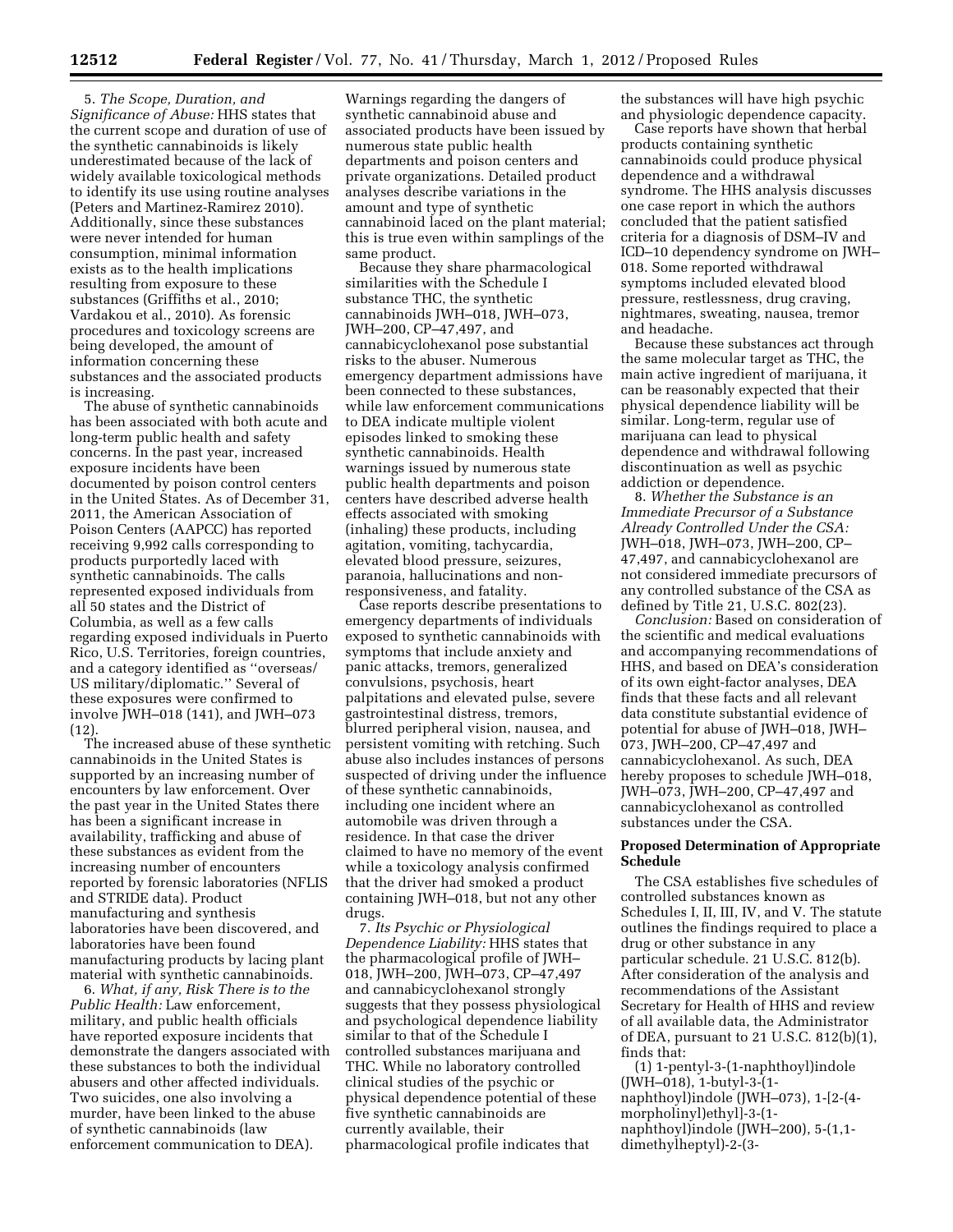hydroxycyclohexyl)-phenol (CP– 47,497), and 5-(1,1-dimethyloctyl)-2-(3 hydroxycyclohexyl)-phenol (cannabicyclohexanol, CP–47,497 C8 homologue) have a high potential for abuse;

(2) 1-pentyl-3-(1-naphthoyl)indole (JWH–018), 1-butyl-3-(1 naphthoyl)indole (JWH–073), 1-[2-(4 morpholinyl)ethyl]-3-(1-

naphthoyl)indole (JWH–200), 5-(1,1-

dimethylheptyl)-2-(3-

hydroxycyclohexyl)-phenol (CP– 47,497), and 5-(1,1-dimethyloctyl)-2-(3 hydroxycyclohexyl)-phenol (cannabicyclohexanol, CP–47,497 C8 homologue) have no currently accepted medical use in treatment in the United States; and

(3) there is a lack of accepted safety for use of 1-pentyl-3-(1 naphthoyl)indole (JWH–018), 1-butyl-3- (1-naphthoyl)indole (JWH–073), 1-[2-(4 morpholinyl)ethyl]-3-(1 naphthoyl)indole (JWH–200), 5-(1,1 dimethylheptyl)-2-(3 hydroxycyclohexyl)-phenol (CP–

47,497), and 5-(1,1-dimethyloctyl)-2-(3 hydroxycyclohexyl)-phenol (cannabicyclohexanol, CP–47,497 C8 homologue) under medical supervision.

Based on these findings, the Administrator of DEA concludes that 1 pentyl-3-(1-naphthoyl)indole (JWH– 018), 1-butyl-3-(1-naphthoyl)indole (JWH–073), 1-[2-(4-morpholinyl)ethyl]- 3-(1-naphthoyl)indole (JWH–200), 5- (1,1-dimethylheptyl)-2-(3 hydroxycyclohexyl)-phenol (CP– 47,497), and 5-(1,1-dimethyloctyl)-2-(3 hydroxycyclohexyl)-phenol (cannabicyclohexanol, CP–47,497 C8 homologue), including their salts, isomers and salts of isomers, whenever the existence of such salts, isomers, and salts of isomers is possible, warrant control in Schedule I of the CSA (21 U.S.C. 812(b)(1)).

## **Requirements for Handling Five Synthetic Cannabinoids**

If this rule is finalized as proposed, JWH–018, JWH–200, JWH–073, CP– 47,497 and cannabicyclohexanol would be permanently, as they are currently temporarily, subject to the CSA and the Controlled Substances Import and Export Act (CSIEA) regulatory controls and administrative, civil, and criminal sanctions applicable to the manufacture, distribution, dispensing, importing, and exporting of a Schedule I controlled substance, including the following:

*Registration.* Any person who manufactures, distributes, dispenses, imports, exports, engages in research or conducts instructional activities with JWH–018, JWH–200, JWH–073, CP– 47,497 or cannabicyclohexanols, or who desires to manufacture, distribute, dispense, import, export, engage in research or conduct instructional activities with any of the five synthetic cannabinoids, would need to be registered to conduct such activities pursuant to 21 U.S.C. 822 and 958 and in accordance with 21 CFR part 1301.

*Security.* JWH–018, JWH–200, JWH– 073, CP–47,497 or cannabicyclohexanol would be subject to Schedule I security requirements and would need to be manufactured, distributed, and stored pursuant to 21 U.S.C. 823 and in accordance with 21 CFR 1301.71, 1301.72(a), (c) and (d), 1301.73, 1301.74, 1301.75(a) and (c), 1301.76.

*Labeling and Packaging.* All labels and labeling for commercial containers of JWH–018, JWH–200, JWH–073, CP– 47,497 or cannabicyclohexanol which are distributed on or after the effective date of the finalization of this rule would need to be in accordance with 21 CFR 1302.03–1302.07, pursuant to 21 U.S.C. 825.

*Quotas.* Quotas for JWH–018, JWH– 200, JWH–073, CP–47,497 and cannabicyclohexanol will be established based on registrations granted and quota applications received pursuant to part 1303 of Title 21 of the Code of Federal Regulations.

*Inventory.* Every registrant required to keep records and who possesses any quantity of JWH–018, JWH–200, JWH– 073, CP–47,497 or cannabicyclohexanol would be required to keep an inventory of all stocks of any of the five synthetic cannabinoids on hand pursuant to 21 U.S.C. 827 and in accordance with 21 CFR 1304.03, 1304.04, and 1304.11. Every registrant who desires registration in Schedule I for any of the five synthetic cannabinoids would be required to conduct an inventory of all stocks of the substance on hand at the time of registration.

*Records.* All registrants would be required to keep records pursuant to 21 U.S.C. 827 and in accordance with 21 CFR 1304.03, 1304.04, 1304.21, 1304.22, and 1304.23.

*Reports.* All registrants required to submit reports pursuant to 21 U.S.C. 827 and in accordance with 21 CFR 1304.33 would be required to do so regarding JWH–018, JWH–200, JWH– 073, CP–47,497 and cannabicyclohexanol.

*Order Forms.* All registrants involved in the distribution of JWH–018, JWH– 200, JWH–073, CP–47,497 or cannabicyclohexanol pursuant to 21 U.S.C. 828 would be required to comply with the order form requirements of 21 CFR 1305.

*Importation and Exportation.* All importation and exportation of JWH– 018, JWH–200, JWH–073, CP–47,497 or cannabicyclohexanol would need to be done in accordance with 21 CFR Part 1312, pursuant to 21 U.S.C. 952, 953, 957, and 958.

*Criminal Liability.* Any activity with JWH–018, JWH–200, JWH–073, CP– 47,497 or cannabicyclohexanol not authorized by, or in violation of, Subchapter I Part D and Subchapter II of the CSA or the CSIEA occurring on or after effective date of the finalization of this proposed rule would be unlawful.

## **Regulatory Analyses**

### *Executive Orders 12866 and 13563*

In accordance with 21 U.S.C. 811(a), this proposed scheduling action is subject to formal rulemaking procedures done ''on the record after opportunity for a hearing,'' which are conducted pursuant to the provisions of 5 U.S.C. 556 and 557. The CSA sets forth the criteria for scheduling a drug or other substance. Such actions are exempt from review by the Office of Management and Budget pursuant to Section 3(d)(1) of Executive Order 12866 and the principles reaffirmed in Executive Order 13563.

## *Executive Order 12988*

This proposed regulation meets the applicable standards set forth in Sections 3(a) and 3(b)(2) of Executive Order 12988 Civil Justice Reform to eliminate ambiguity, minimize litigation, establish clear legal standards, and reduce burden.

### *Executive Order 13132*

This proposed rulemaking does not preempt or modify any provision of State law; nor does it impose enforcement responsibilities on any State; nor does it diminish the power of any State to enforce its own laws. Accordingly, this rulemaking does not have federalism implications warranting the application of Executive Order 13132.

#### *Executive Order 13175*

This proposed rule will not have tribal implications and will not impose substantial direct compliance costs on Indian tribal governments.

#### *Paperwork Reduction Act of 1995*

This action does not impose a new collection of information under the Paperwork Reduction Act of 1995, 44 U.S.C. 3501–3521.

### **List of Subjects in 21 CFR Part 1308**

Administrative practice and procedure, Drug traffic control,